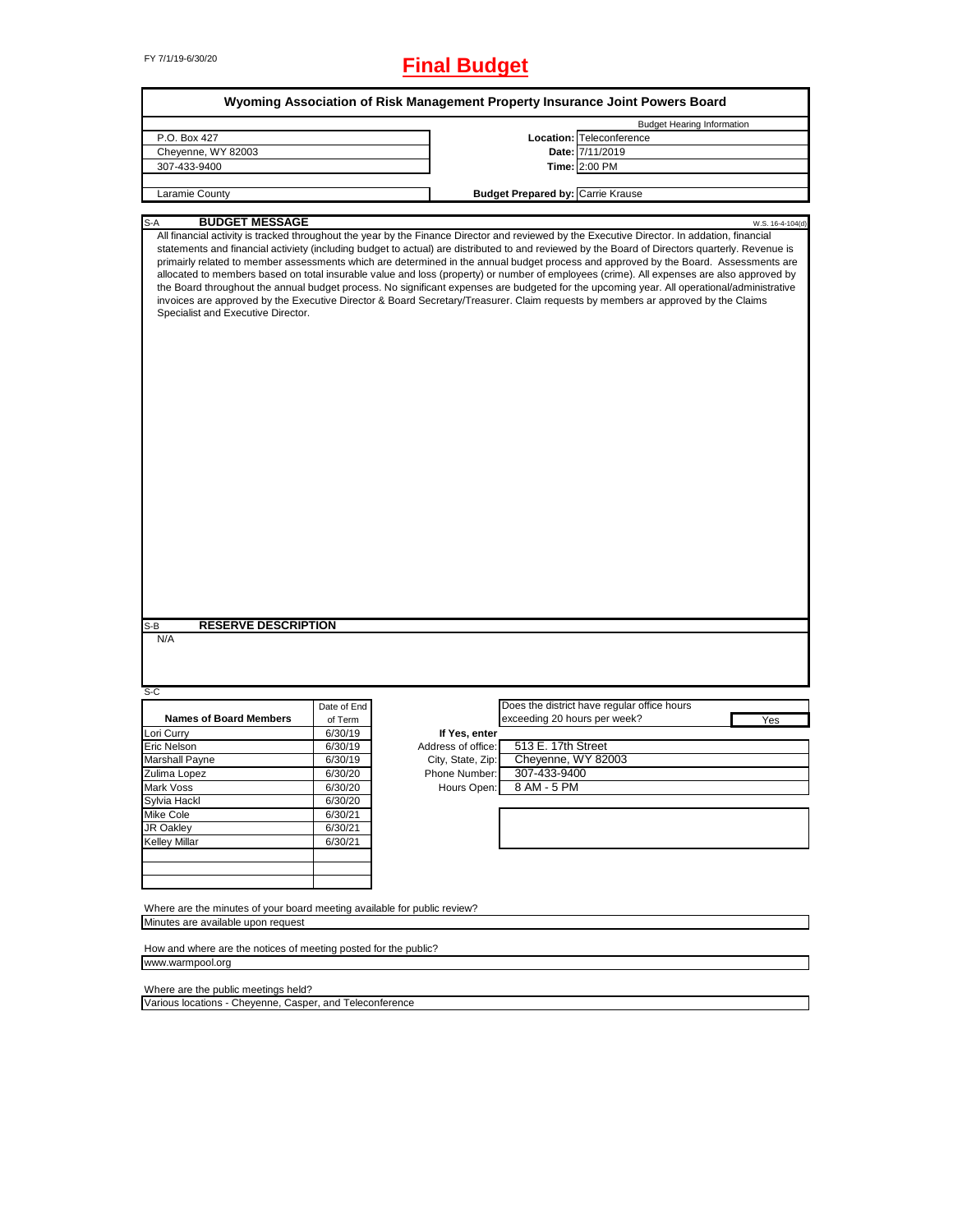### **FINAL BUDGET SUMMARY**

|                                   | Actual                                                                                                                                                                                                                              | Estimated                   | Proposed         | <b>Final Approval</b>                                                                 |
|-----------------------------------|-------------------------------------------------------------------------------------------------------------------------------------------------------------------------------------------------------------------------------------|-----------------------------|------------------|---------------------------------------------------------------------------------------|
|                                   |                                                                                                                                                                                                                                     |                             |                  |                                                                                       |
|                                   |                                                                                                                                                                                                                                     |                             |                  | \$5,756,054                                                                           |
|                                   | \$0                                                                                                                                                                                                                                 | \$0                         | \$0              | \$0                                                                                   |
|                                   | \$0                                                                                                                                                                                                                                 |                             | \$0              | \$0                                                                                   |
|                                   |                                                                                                                                                                                                                                     |                             |                  |                                                                                       |
|                                   |                                                                                                                                                                                                                                     |                             |                  | \$11,076,526                                                                          |
|                                   |                                                                                                                                                                                                                                     |                             |                  |                                                                                       |
|                                   | \$0                                                                                                                                                                                                                                 |                             | \$0 <sub>1</sub> | \$0                                                                                   |
|                                   |                                                                                                                                                                                                                                     |                             |                  |                                                                                       |
| <b>Additional Funding Needed:</b> |                                                                                                                                                                                                                                     |                             | \$0              | \$0                                                                                   |
|                                   | <b>Total Budgeted Expenditures</b><br><b>Total Principal to Pay on Debt</b><br><b>Total Change to Restricted Funds</b><br><b>Total General Fund and Forecasted Revenues Available</b><br>Amount requested from County Commissioners | \$4,296,222<br>\$10,868,730 |                  | \$5,554,618<br>\$5,756,054<br>\$0<br>\$10,962,090<br>\$11,076,526<br>\$0 <sub>1</sub> |

|        | <b>REVENUE SUMMARY</b>                                                          | 2017-2018<br>Actual                                                          | 2018-2019<br>Estimated | 2019-2020<br>Proposed | <b>Final Approval</b> |
|--------|---------------------------------------------------------------------------------|------------------------------------------------------------------------------|------------------------|-----------------------|-----------------------|
|        |                                                                                 |                                                                              |                        |                       |                       |
| $S-7$  | <b>Operating Revenues</b>                                                       | \$5,533,850                                                                  | \$5,634,618            | \$5,756,054           | \$5,756,054           |
| $S-8$  | Tax levy (From the County Treasurer)                                            | \$0                                                                          | \$0                    | \$0                   | \$0                   |
| $S-9$  | <b>Government Support</b>                                                       | \$0                                                                          | \$0                    | \$0                   | \$0                   |
| $S-10$ | <b>Grants</b>                                                                   | \$0                                                                          | \$0                    | \$0                   | \$0                   |
| $S-11$ | Other County Support (Not from Co. Treas.)                                      | \$0                                                                          | \$0                    | \$0                   | \$0                   |
| $S-12$ | <b>Miscellaneous</b>                                                            | \$94,408                                                                     | \$87,000               | \$0                   | \$0                   |
| $S-13$ | <b>Other Forecasted Revenue</b>                                                 | \$0                                                                          | \$0                    | \$0                   | \$0                   |
|        |                                                                                 |                                                                              |                        |                       |                       |
| $S-14$ | <b>Total Revenue</b>                                                            | \$5,628,258                                                                  | \$5,721,618            | \$5,756,054           | \$5,756,054           |
|        | FY 7/1/19-6/30/20                                                               | Wyoming Association of Risk Management Property Insurance Joint Powers Board |                        |                       |                       |
|        | <b>EXPENDITURE SUMMARY</b>                                                      | 2017-2018                                                                    | 2018-2019              | 2019-2020             | <b>Final Approval</b> |
|        |                                                                                 | Actual                                                                       | Estimated              | Proposed              |                       |
| $S-15$ | <b>Capital Outlay</b>                                                           | \$0                                                                          | \$0                    | \$0                   | \$0                   |
| $S-16$ | <b>Interest and Fees On Debt</b>                                                | \$0                                                                          | \$0                    | \$0                   | \$0                   |
| $S-17$ | <b>Administration</b>                                                           | \$20,462                                                                     | \$29,675               | \$29,175              | \$29,175              |
| $S-18$ | <b>Operations</b>                                                               | \$4,275,760                                                                  | \$5,524,943            | \$5,726,879           | \$5,726,879           |
| $S-19$ | <b>Indirect Costs</b>                                                           | \$0                                                                          | \$0                    | \$0                   | \$0                   |
| S-20R  | <b>Expenditures paid by Reserves</b>                                            | \$0                                                                          | \$0                    | \$0                   | \$0                   |
| $S-20$ | <b>Total Expenditures</b>                                                       | \$4,296,222                                                                  | \$5,554,618            | \$5,756,054           | \$5,756,054           |
|        |                                                                                 |                                                                              |                        |                       |                       |
|        | <b>DEBT SUMMARY</b>                                                             | 2017-2018                                                                    | 2018-2019              | 2019-2020             | <b>Final Approval</b> |
|        |                                                                                 | Actual                                                                       | Estimated              | Proposed              |                       |
|        |                                                                                 |                                                                              |                        |                       |                       |
| $S-21$ | <b>Principal Paid on Debt</b>                                                   | \$0                                                                          | \$0                    | \$0                   | \$0                   |
|        |                                                                                 | 2017-2018                                                                    | 2018-2019              | 2019-2020             |                       |
|        | <b>CASH AND INVESTMENTS</b>                                                     | Actual                                                                       | Estimated              | Proposed              | <b>Final Approval</b> |
|        |                                                                                 |                                                                              |                        |                       |                       |
| $S-22$ | <b>TOTAL GENERAL FUNDS</b>                                                      | \$5.240.472                                                                  | \$5.240.472            | \$5.320.472           | \$5,320,472           |
|        |                                                                                 |                                                                              |                        |                       |                       |
| $S-23$ | <b>Summary of Reserve Funds</b><br><b>Beginning Balance in Reserve Accounts</b> |                                                                              |                        |                       |                       |
| $S-24$ | a. Sinking and Debt Service Funds                                               | \$0                                                                          | \$0                    | \$0                   | \$0                   |
| $S-25$ | b. Reserves                                                                     | \$0                                                                          | \$0                    | \$0                   | \$0                   |
| $S-26$ | c. Bond Funds                                                                   | \$0                                                                          | \$0                    | \$0                   | \$0                   |
|        | Total Reserves (a+b+c)                                                          | \$0                                                                          | \$0                    | \$0                   | \$0                   |
| $S-27$ | Amount to be added                                                              |                                                                              |                        |                       |                       |
| $S-28$ | a. Sinking and Debt Service Funds                                               | \$0                                                                          | \$0                    | \$0                   | \$0                   |
| $S-29$ | b. Reserves                                                                     | \$0                                                                          | \$0                    | \$0                   | \$0                   |
| $S-30$ | c. Bond Funds                                                                   | \$0                                                                          | \$0                    | \$0                   | \$0                   |
|        | Total to be added (a+b+c)                                                       | \$0                                                                          | \$0                    | \$0                   | \$0                   |
|        |                                                                                 |                                                                              |                        |                       |                       |
| $S-31$ | <b>Subtotal</b>                                                                 | \$0                                                                          | \$0                    | \$0                   | \$0                   |
| $S-32$ | Less Total to be spent                                                          | \$0                                                                          | \$0                    | \$0                   | \$0                   |
| $S-33$ | TOTAL RESERVES AT END OF FISCAL YEAR                                            | \$0                                                                          | \$0                    | $\overline{50}$       | \$0                   |
|        |                                                                                 |                                                                              |                        |                       | <b>End of Summarv</b> |

*Budget Officer / District Official (if not same as "Submitted by")*

Date adopted by Special District

Cheyenne, WY 82003 **DISTRICT ADDRESS:** P.O. Box 427 **PREPARED BY:** Carrie Krause

**DISTRICT PHONE:** 307-433-9400

1/23/19 *Form approved by Wyoming Department of Audit, Public Funds Division Prepared in compliance with the Uniform Municipal Fiscal Procedures Act (W.S. 16-4-101 through 124) as it applies.*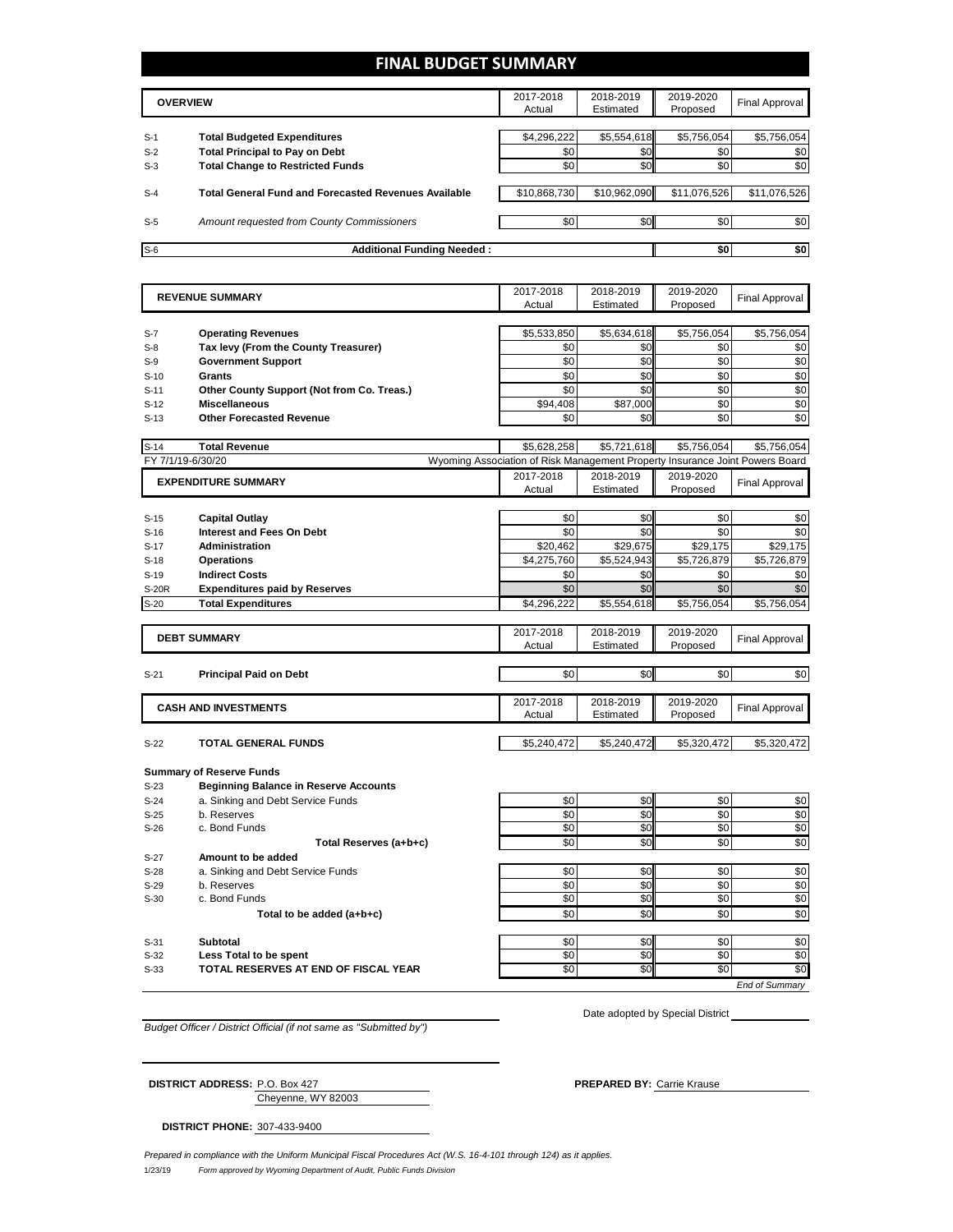Wyoming Association of Risk Management Property In **NAME OF DISTRICT/BOARD**

**FYE** 6/30/2020

|           | PROPERTY TAXES AND ASSESSMENTS                 |             |                 |             |                       |
|-----------|------------------------------------------------|-------------|-----------------|-------------|-----------------------|
|           |                                                |             |                 |             |                       |
|           |                                                | 2017-2018   | 2018-2019       | 2019-2020   | <b>Final Approval</b> |
|           |                                                | Actual      | Estimated       | Proposed    |                       |
| $R-1$     | <b>Property Taxes and Assessments Received</b> |             |                 |             |                       |
| $R-1.1$   | Tax Levy (From the County Treasurer)           |             |                 |             |                       |
| $R-1.2$   | <b>Other County Support</b>                    |             |                 |             |                       |
|           | <b>FORECASTED REVENUE</b>                      |             |                 |             |                       |
|           |                                                |             |                 |             |                       |
|           |                                                | 2017-2018   | 2018-2019       | 2019-2020   | <b>Final Approval</b> |
|           |                                                | Actual      | Estimated       | Proposed    |                       |
| $R-2$     | <b>Revenues from Other Governments</b>         |             |                 |             |                       |
| $R - 2.1$ | State Aid                                      |             |                 |             |                       |
| $R-2.2$   | Additional County Aid (non-treasurer)          |             |                 |             |                       |
| $R-2.3$   | City (or Town) Aid                             |             |                 |             |                       |
| $R - 2.4$ | Other (Specify)                                |             |                 |             |                       |
| $R - 2.5$ | <b>Total Government Support</b>                | \$0         | \$0             | \$0         | \$0                   |
| $R-3$     | <b>Operating Revenues</b>                      |             |                 |             |                       |
| $R - 3.1$ | <b>Customer Charges</b>                        | \$5,533,850 | \$5,634,618     | \$5,756,054 | \$5,756,054           |
| $R - 3.2$ | Sales of Goods or Services                     |             |                 |             |                       |
| $R - 3.3$ | <b>Other Assessments</b>                       |             |                 |             |                       |
| $R - 3.4$ | <b>Total Operating Revenues</b>                | \$5,533,850 | \$5,634,618     | \$5,756,054 | \$5,756,054           |
| $R-4$     | Grants                                         |             |                 |             |                       |
| $R - 4.1$ | <b>Direct Federal Grants</b>                   |             |                 |             |                       |
| $R - 4.2$ | <b>Federal Grants thru State Agencies</b>      |             |                 |             |                       |
| $R - 4.3$ | <b>Grants from State Agencies</b>              |             |                 |             |                       |
| $R - 4.4$ | <b>Total Grants</b>                            | \$0         | $\overline{50}$ | \$0         | \$0                   |
| $R-5$     | <b>Miscellaneous Revenue</b>                   |             |                 |             |                       |
| $R - 5.1$ | Interest                                       | \$94,408    | \$87,000        | \$0         |                       |
| $R-5.2$   | Other: Specify                                 |             |                 |             |                       |
| $R - 5.3$ | Other: Additional                              |             |                 |             |                       |
| $R - 5.4$ | <b>Total Miscellaneous</b>                     | \$94,408    | \$87,000        | \$0         | \$0                   |
| $R-5.5$   | <b>Total Forecasted Revenue</b>                | \$5,628,258 | \$5,721,618     | \$5,756,054 | \$5,756,054           |
| $R-6$     | <b>Other Forecasted Revenue</b>                |             |                 |             |                       |
| $R - 6.1$ | a. Other past due-as estimated by Co. Treas.   |             |                 |             |                       |
| $R-6.2$   | b. Other forecasted revenue (specify):         |             |                 |             |                       |
| $R-6.3$   |                                                |             |                 |             |                       |
| $R-6.4$   |                                                |             |                 |             |                       |
| $R - 6.5$ |                                                |             |                 |             |                       |
| $R-6.6$   | Total Other Forecasted Revenue (a+b)           | \$0         | \$0             | \$0         | \$0                   |
|           |                                                |             |                 |             |                       |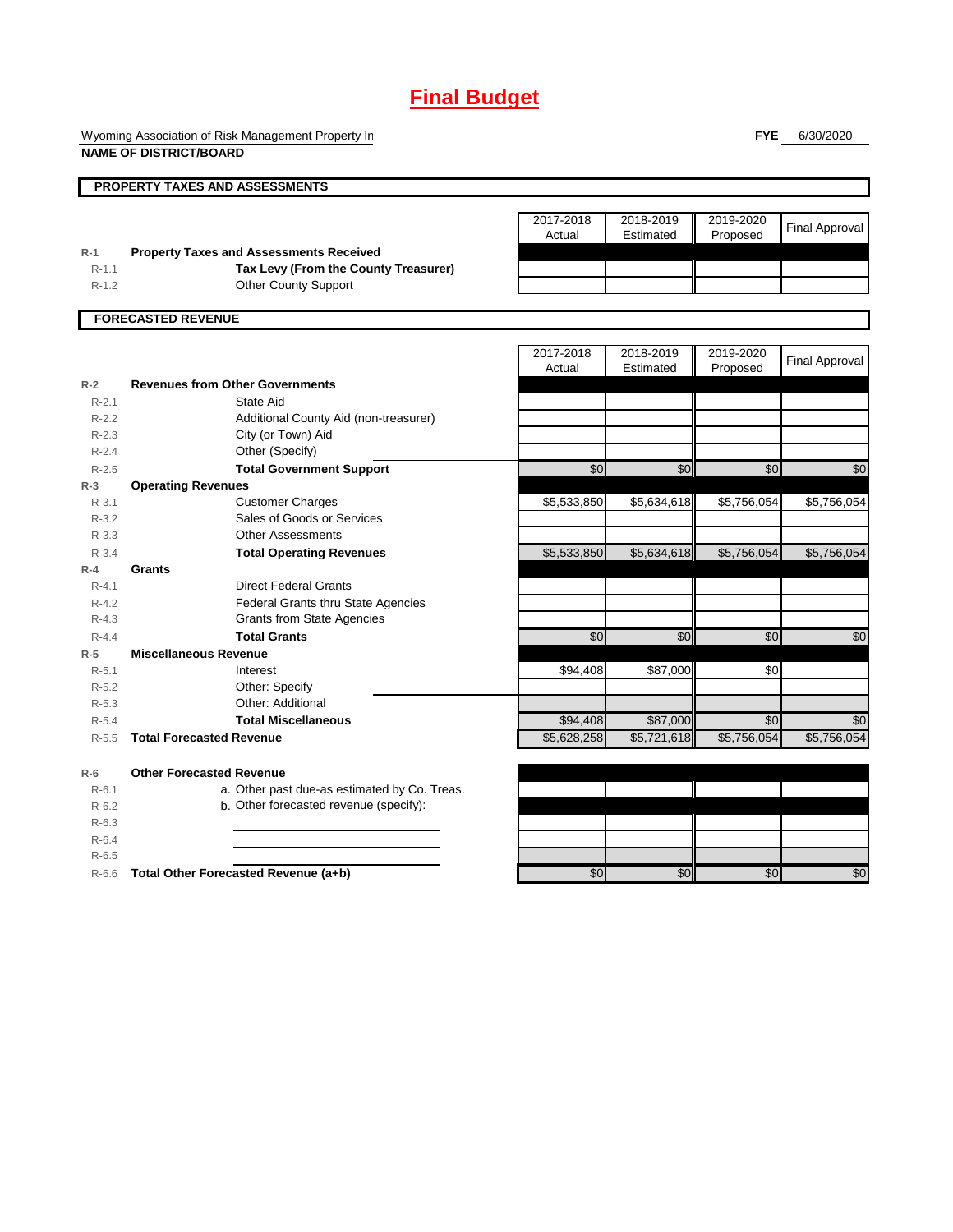## **CAPITAL OUTLAY BUDGET**

| E-1       | <b>Capital Outlay</b> |                         |
|-----------|-----------------------|-------------------------|
|           |                       |                         |
| $F-11$    |                       | <b>Real Property</b>    |
| $F-12$    |                       | Vehicles                |
| $F-1.3$   |                       | <b>Office Equipment</b> |
| $F-14$    |                       | Other (Specify)         |
| $F-1.5$   |                       |                         |
| $F-16$    |                       |                         |
| $F-17$    |                       |                         |
| $E - 1.8$ | TOTAL CAPITAL OUTLAY  |                         |

|         |                             |                      | 2017-2018<br>Actual | 2018-2019<br>Estimated | 2019-2020<br>Proposed | Final Approval |
|---------|-----------------------------|----------------------|---------------------|------------------------|-----------------------|----------------|
|         | <b>Capital Outlay</b>       |                      |                     |                        |                       |                |
| $E-1.1$ |                             | <b>Real Property</b> |                     |                        |                       |                |
| $E-1.2$ |                             | Vehicles             |                     |                        |                       |                |
| $E-1.3$ |                             | Office Equipment     |                     |                        |                       |                |
| $E-1.4$ |                             | Other (Specify)      |                     |                        |                       |                |
| $E-1.5$ |                             |                      |                     |                        |                       |                |
| $E-1.6$ |                             |                      |                     |                        |                       |                |
| $E-1.7$ |                             |                      |                     |                        |                       |                |
| $E-1.8$ | <b>TOTAL CAPITAL OUTLAY</b> |                      | \$0                 | \$0                    | \$0                   | \$0            |

#### **ADMINISTRATION BUDGET**

| $E-2$     | <b>Personnel Services</b>            |                                 |
|-----------|--------------------------------------|---------------------------------|
| $E - 2.1$ |                                      | Administrator                   |
| $E - 2.2$ |                                      | Secretary                       |
| $E - 2.3$ |                                      | Clerical                        |
| $E - 2.4$ |                                      | Other (Specify)                 |
| $E - 2.5$ |                                      |                                 |
| $E - 2.6$ |                                      |                                 |
| $E - 2.7$ |                                      |                                 |
| $E-3$     | <b>Board Expenses</b>                |                                 |
| $E - 3.1$ |                                      | Travel                          |
| $E - 3.2$ |                                      | Mileage                         |
| $E - 3.3$ |                                      | Other (Specify)                 |
| $E - 3.4$ |                                      |                                 |
| $E - 3.5$ |                                      |                                 |
| $E - 3.6$ |                                      |                                 |
| $E-4$     | <b>Contractual Services</b>          |                                 |
| $E - 4.1$ |                                      | Legal                           |
| $E-4.2$   |                                      | Accounting/Auditing             |
| $E - 4.3$ |                                      | Other (Specify)                 |
| $E - 4.4$ |                                      |                                 |
| $E-4.5$   |                                      |                                 |
| $E - 4.6$ |                                      |                                 |
| $E-5$     | <b>Other Administrative Expenses</b> |                                 |
| $E - 5.1$ |                                      | <b>Office Supplies</b>          |
| $E - 5.2$ |                                      | Office equipment, rent & repair |
| $E - 5.3$ |                                      | Education                       |
| $E - 5.4$ |                                      | Registrations                   |
| $E - 5.5$ |                                      | Other (Specify)                 |
| $E - 5.6$ |                                      | Freight & Postage               |
| $E - 5.7$ |                                      | Telephone/Internet/Webs         |
| $E - 5.8$ |                                      | see additional details          |
| $E-6$     | <b>TOTAL ADMINISTRATION</b>          |                                 |

|           |                                      | 2017-2018<br>Actual | 2018-2019<br>Estimated | 2019-2020<br>Proposed | <b>Final Approval</b> |
|-----------|--------------------------------------|---------------------|------------------------|-----------------------|-----------------------|
| $E-2$     | <b>Personnel Services</b>            |                     |                        |                       |                       |
| $E - 2.1$ | Administrator                        |                     |                        |                       |                       |
| $E - 2.2$ | Secretary                            |                     |                        |                       |                       |
| $E - 2.3$ | Clerical                             |                     |                        |                       |                       |
| $E - 2.4$ | Other (Specify)                      |                     |                        |                       |                       |
| $E - 2.5$ |                                      |                     |                        |                       |                       |
| $E-2.6$   |                                      |                     |                        |                       |                       |
| $E - 2.7$ |                                      |                     |                        |                       |                       |
| $E-3$     | <b>Board Expenses</b>                |                     |                        |                       |                       |
| $E - 3.1$ | Travel                               | \$6,865             | \$6,000                | \$6,000               | \$6,000               |
| $E - 3.2$ | Mileage                              |                     |                        |                       |                       |
| $E - 3.3$ | Other (Specify)                      |                     |                        |                       |                       |
| $E - 3.4$ |                                      |                     |                        |                       |                       |
| $E - 3.5$ |                                      |                     |                        |                       |                       |
| $E - 3.6$ |                                      |                     |                        |                       |                       |
| $E-4$     | <b>Contractual Services</b>          |                     |                        |                       |                       |
| $E-4.1$   | Legal                                | \$1,410             | \$4,000                | \$4,000               | \$4,000               |
| $E - 4.2$ | Accounting/Auditing                  | \$8,675             | \$8,675                | \$9,175               | \$9,175               |
| $E - 4.3$ | Other (Specify)                      |                     |                        |                       |                       |
| $E-4.4$   |                                      |                     |                        |                       |                       |
| $E-4.5$   |                                      |                     |                        |                       |                       |
| $E-4.6$   |                                      |                     |                        |                       |                       |
| $E-5$     | <b>Other Administrative Expenses</b> |                     |                        |                       |                       |
| $E - 5.1$ | <b>Office Supplies</b>               | \$1,076             | \$1,500                | \$1,500               | \$1,500               |
| $E - 5.2$ | Office equipment, rent & repair      |                     |                        |                       |                       |
| $E - 5.3$ | Education                            |                     |                        |                       |                       |
| $E - 5.4$ | Registrations                        |                     |                        |                       |                       |
| $E - 5.5$ | Other (Specify)                      |                     |                        |                       |                       |
| $E-5.6$   | Freight & Postage                    | \$280               | \$1,000                | \$1,000               | \$1,000               |
| $E - 5.7$ | Telephone/Internet/Webs              | \$1,438             | \$2,500                | \$2,500               | \$2,500               |
| $E - 5.8$ | see additional details               | \$718               | \$6,000                | \$5,000               | \$5,000               |
| $E-6$     | <b>TOTAL ADMINISTRATION</b>          | \$20,462            | \$29,675               | \$29,175              | \$29,175              |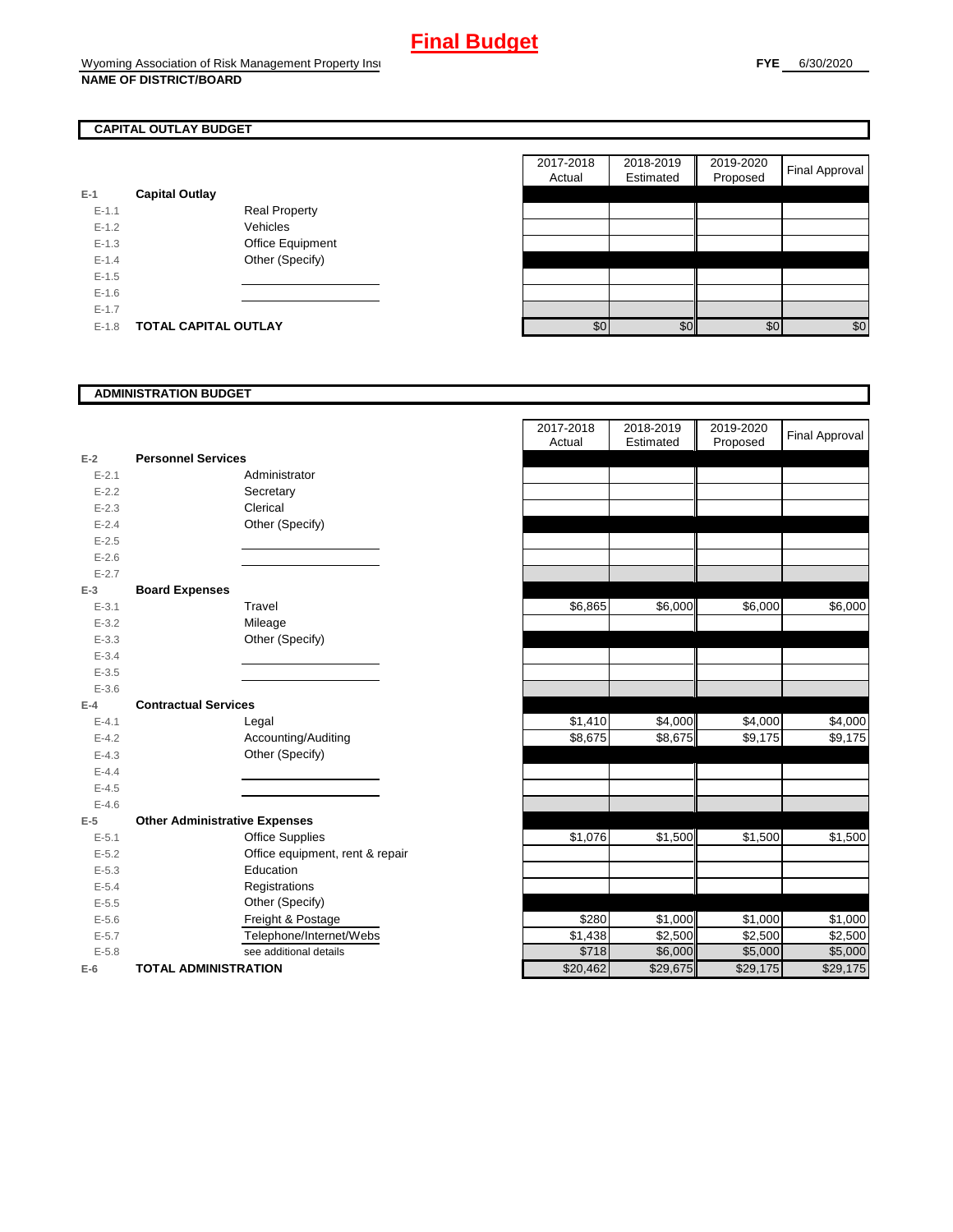### **OPERATIONS BUDGET**

| E-7        | <b>Personnel Services</b>              |                             |
|------------|----------------------------------------|-----------------------------|
| $E - 7.1$  |                                        | <b>Wages--Operations</b>    |
| $E - 7.2$  |                                        | <b>Service Contracts</b>    |
| $E - 7.3$  |                                        | Other (Specify)             |
| $E - 7.4$  |                                        |                             |
| $E - 7.5$  |                                        |                             |
| $E - 7.6$  |                                        |                             |
| E-8        | Travel                                 |                             |
| $E-8.1$    |                                        | Mileage                     |
| $E-8.2$    |                                        | Other (Specify)             |
| $E - 8.3$  |                                        |                             |
| $E - 8.4$  |                                        |                             |
| $E - 8.5$  |                                        |                             |
| $E-9$      | <b>Operating supplies (List)</b>       |                             |
| $E-9.1$    |                                        | <b>SinglePoint Services</b> |
| $E-9.2$    |                                        | Equipment                   |
| $E-9.3$    |                                        |                             |
| $E-9.4$    |                                        |                             |
| $E-9.5$    |                                        |                             |
| $E-10$     | <b>Program Services (List)</b>         |                             |
| $E-10.1$   |                                        | <b>Training Expenses</b>    |
| $E-10.2$   |                                        | <b>Claims Expense</b>       |
| $E-10.3$   |                                        | <b>Loss Control</b>         |
| $E-10.4$   |                                        | <b>Insurance Premiums</b>   |
| $E-10.5$   |                                        |                             |
| $E-11$     | <b>Contractual Arrangements (List)</b> |                             |
| $E - 11.1$ |                                        | Actuary                     |
| $E-11.2$   |                                        |                             |
| $E-11.3$   |                                        |                             |
| $E - 11.4$ |                                        |                             |
| $E-11.5$   |                                        |                             |
| $E-12$     | <b>Other operations (Specify)</b>      |                             |
| $E-12.1$   |                                        | <b>Adjuster Fees</b>        |
| $E-12.2$   |                                        | <b>WARM Admin Expenses</b>  |
| $E-12.3$   |                                        |                             |
| $E-12.4$   |                                        |                             |
| $E-12.5$   |                                        |                             |
| □ 4つ       | TATAL ADEDATIANS                       |                             |

|            |                                        | 2017-2018   | 2018-2019   | 2019-2020   |                       |
|------------|----------------------------------------|-------------|-------------|-------------|-----------------------|
|            |                                        | Actual      | Estimated   | Proposed    | <b>Final Approval</b> |
| $E-7$      | <b>Personnel Services</b>              |             |             |             |                       |
| $E - 7.1$  | Wages--Operations                      |             |             |             |                       |
| $E - 7.2$  | <b>Service Contracts</b>               |             |             |             |                       |
| $E - 7.3$  | Other (Specify)                        |             |             |             |                       |
| $E - 7.4$  |                                        |             |             |             |                       |
| $E - 7.5$  |                                        |             |             |             |                       |
| $E - 7.6$  |                                        |             |             |             |                       |
| $E-8$      | <b>Travel</b>                          |             |             |             |                       |
| $E-8.1$    | Mileage                                | \$380       | \$20,000    | \$10,000    | \$10,000              |
| $E - 8.2$  | Other (Specify)                        |             |             |             |                       |
| $E - 8.3$  |                                        |             |             |             |                       |
| $E - 8.4$  |                                        |             |             |             |                       |
| $E - 8.5$  |                                        |             |             |             |                       |
| $E-9$      | <b>Operating supplies (List)</b>       |             |             |             |                       |
| $E-9.1$    | <b>SinglePoint Services</b>            | \$235       | \$500       | \$500       | \$500                 |
| $E - 9.2$  | Equipment                              | \$12,367    | \$15,000    | \$15,000    | \$15,000              |
| $E-9.3$    |                                        |             |             |             |                       |
| $E-9.4$    |                                        |             |             |             |                       |
| $E - 9.5$  |                                        |             |             |             |                       |
| $E-10$     | <b>Program Services (List)</b>         |             |             |             |                       |
| $E - 10.1$ | <b>Training Expenses</b>               | \$0         | \$5,000     | \$5,000     | \$5,000               |
| $E-10.2$   | Claims Expense                         | \$986,547   | \$1,434,000 | \$1,466,000 | \$1,466,000           |
| $E-10.3$   | Loss Control                           | \$34,855    | \$40,000    | \$40,000    | \$40,000              |
| $E - 10.4$ | <b>Insurance Premiums</b>              | \$3,121,596 | \$3,867,193 | \$4,027,129 | \$4,027,129           |
| $E-10.5$   |                                        |             |             |             |                       |
| $E-11$     | <b>Contractual Arrangements (List)</b> |             |             |             |                       |
| $E - 11.1$ | Actuary                                | \$3,500     | \$4,500     | \$4,500     | \$4,500               |
| $E-11.2$   |                                        |             |             |             |                       |
| $E - 11.3$ |                                        |             |             |             |                       |
| $E - 11.4$ |                                        |             |             |             |                       |
| $E-11.5$   |                                        |             |             |             |                       |
| $E-12$     | <b>Other operations (Specify)</b>      |             |             |             |                       |
| $E-12.1$   | <b>Adjuster Fees</b>                   | \$780       | \$5,000     | \$5,000     | \$5,000               |
| $E-12.2$   | <b>WARM Admin Expenses</b>             | \$115,500   | \$133,750   | \$153,750   | \$153,750             |
| $E-12.3$   |                                        |             |             |             |                       |
| $E-12.4$   |                                        |             |             |             |                       |
| $E-12.5$   |                                        |             |             |             |                       |
| $E-13$     | <b>TOTAL OPERATIONS</b>                | \$4,275,760 | \$5,524,943 | \$5,726,879 | \$5,726,879           |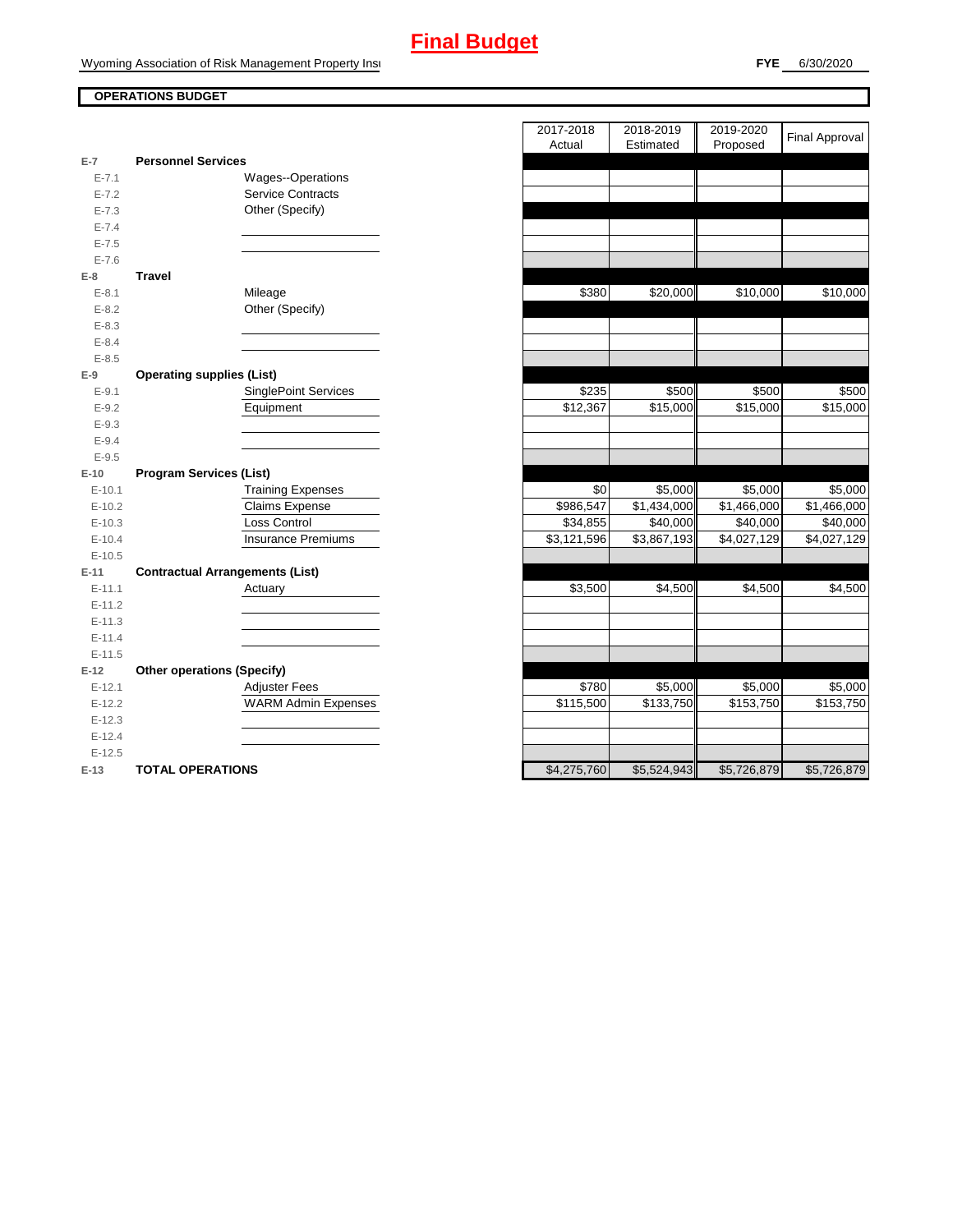Wyoming Association of Risk Management Property Insurance

### **INDIRECT COSTS BUDGET**

| $E-14$     | Insurance                   |                               |
|------------|-----------------------------|-------------------------------|
| $F-141$    | Liability                   |                               |
| $F-142$    |                             | <b>Buildings and vehicles</b> |
| $E - 14.3$ | Equipment                   |                               |
| $F-144$    | Other (Specify)             |                               |
| $E-14.5$   |                             |                               |
| $E - 14.6$ |                             |                               |
| $E-14.7$   |                             |                               |
| E-15       | Indirect payroll costs:     |                               |
| $E - 15.1$ |                             | FICA (Social Security) taxes  |
| $E-15.2$   |                             | <b>Workers Compensation</b>   |
| $E - 15.3$ |                             | <b>Unemployment Taxes</b>     |
| $E-15.4$   | Retirement                  |                               |
| $E-15.5$   | Health Insurance            |                               |
| $E - 15.6$ | Other (Specify)             |                               |
| $E-15.7$   |                             |                               |
| $E-15.8$   |                             |                               |
| $E-15.9$   |                             |                               |
|            |                             |                               |
| $E-17$     | <b>TOTAL INDIRECT COSTS</b> |                               |

| 2017-2018<br>Actual | 2018-2019<br>Estimated | 2019-2020<br>Proposed | <b>Final Approval</b> |
|---------------------|------------------------|-----------------------|-----------------------|
|                     |                        |                       |                       |
|                     |                        |                       |                       |
|                     |                        |                       |                       |
|                     |                        |                       |                       |
|                     |                        |                       |                       |
|                     |                        |                       |                       |
|                     |                        |                       |                       |
|                     |                        |                       |                       |
|                     |                        |                       |                       |
|                     |                        |                       |                       |
|                     |                        |                       |                       |
|                     |                        |                       |                       |
|                     |                        |                       |                       |
|                     |                        |                       |                       |
|                     |                        |                       |                       |
|                     |                        |                       |                       |
|                     |                        |                       |                       |
|                     |                        |                       |                       |
| \$0                 | \$0                    | \$0                   | \$0                   |

#### **DEBT SERVICE BUDGET**

|         |                           | 2017-2018 | 2018-2019 | 2019-2020 |                |
|---------|---------------------------|-----------|-----------|-----------|----------------|
|         |                           | Actual    | Estimated | Proposed  | Final Approval |
| $D-1$   | <b>Debt Service</b>       |           |           |           |                |
| $D-1.1$ | Principal                 |           |           |           |                |
| $D-1.2$ | Interest                  |           |           |           |                |
| $D-1.3$ | Fees                      |           |           |           |                |
| $D-2$   | <b>TOTAL DEBT SERVICE</b> | \$0       | \$0       | \$0       | \$0            |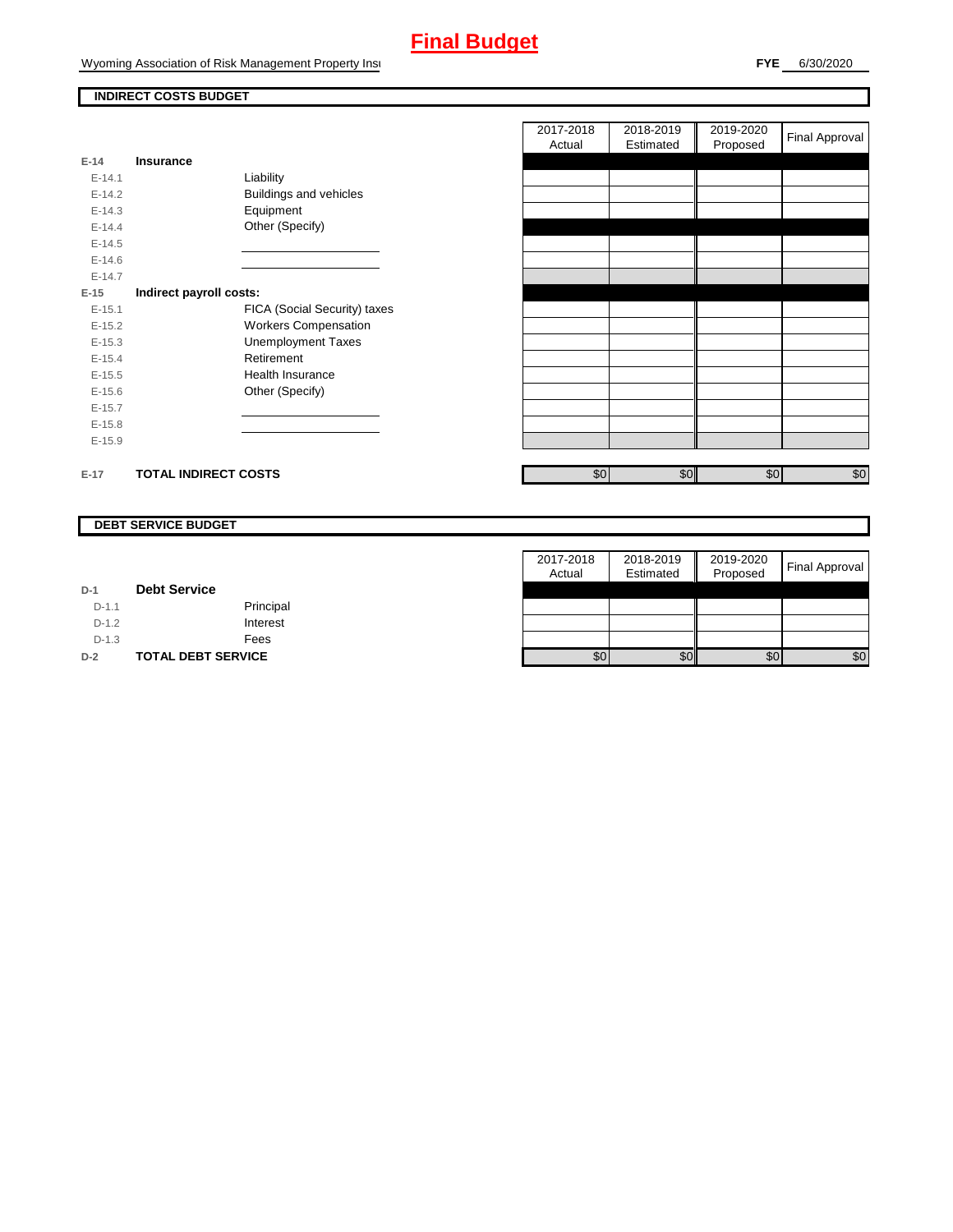٦

#### **GENERAL FUNDS**

| $C-1$   | <b>Balances at Beginning of Fiscal Year</b>         | Actual      | Estimated   |
|---------|-----------------------------------------------------|-------------|-------------|
| $C-1.1$ | General Fund Checking Account Balance               | \$151,756   | \$151,756   |
| $C-1.2$ | Savings and Investments Account Balance             | \$5,088,716 | \$5,088,716 |
| $C-1.3$ | General Fund CD Balance                             |             | \$0         |
| $C-1.4$ | All Other Funds                                     |             | \$0         |
| $C-1.5$ | Reserves (From Below)                               | \$0         | \$0         |
| $C-1.6$ | <b>Total Estimated Cash and Investments on Hand</b> | \$5,240,472 | \$5,240,472 |
| $C-2$   | <b>General Fund Reductions:</b>                     |             |             |
| $C-2.1$ | a. Unpaid bills at FYE                              | \$1,100,327 | \$1,500,000 |
| $C-2.2$ | b. Reserves                                         | \$0         | \$0         |
| $C-2.3$ | Total Deductions (a+b)                              | \$1,100,327 | \$1,500,000 |

|         | JENERAL FUNDƏ                                       |             |                  |             |                  |
|---------|-----------------------------------------------------|-------------|------------------|-------------|------------------|
|         |                                                     | End of Year | <b>Beginning</b> | Beginning   |                  |
|         |                                                     | 2017-2018   | 2018-2019        | 2019-2020   | Final Approval   |
|         | <b>Balances at Beginning of Fiscal Year</b>         | Actual      | Estimated        | Proposed    |                  |
| $C-1.1$ | General Fund Checking Account Balance               | \$151,756   | \$151,756        | \$192,000   | \$192,000        |
| $C-1.2$ | Savings and Investments Account Balance             | \$5,088,716 | \$5,088,716      | \$5.128.472 | \$5.128.472      |
| $C-1.3$ | General Fund CD Balance                             |             | \$0              |             |                  |
| $C-1.4$ | All Other Funds                                     |             | \$0              |             |                  |
| $C-1.5$ | Reserves (From Below)                               | \$0         | \$0              | \$0         | \$0 <sub>1</sub> |
| $C-1.6$ | <b>Total Estimated Cash and Investments on Hand</b> | \$5,240,472 | \$5,240,472      | \$5,320,472 | \$5,320,472      |

| $C-2.1$ | a. Unpaid bills at FYE                          | \$1,100,327 | \$1.500.000 | \$1.500.000 | \$1,500,000 |
|---------|-------------------------------------------------|-------------|-------------|-------------|-------------|
| $C-2.2$ | b. Reserves                                     | \$0         | \$0         | \$0         | \$0         |
| $C-2.3$ | Total Deductions (a+b)                          | \$1,100,327 | \$1.500,000 | \$1,500,000 | \$1,500,000 |
| $C-2.4$ | <b>Estimated Non-Restricted Funds Available</b> | \$4,140,145 | \$3,740,472 | \$3.820.472 | \$3,820,472 |

#### **SINKING & DEBT SERVICE FUNDS**

| $C-3$    |                                                             | 2017-2018<br>Actual | 2018-2019<br>Estimated | 2019-2020<br>Proposed | Final Approval |
|----------|-------------------------------------------------------------|---------------------|------------------------|-----------------------|----------------|
| $C-3.1$  | Beginning Balance in Reserve Account (end of previous year) |                     | \$0                    | \$0                   |                |
| $C-3.2$  | Date of Reserve Approval in Minutes:                        |                     |                        |                       |                |
| $C-3.3$  | Amount to be added to the reserve                           |                     |                        |                       |                |
| $C-3.4$  | Date of Reserve Approval in Minutes:                        |                     |                        |                       |                |
| $C-3.5$  | SUB-TOTAL                                                   | \$0                 | \$0                    | \$0                   | \$0            |
| $C-3.6$  | Identify the amount and project to be spent                 |                     |                        |                       |                |
| $C-3.7$  | a.                                                          |                     |                        |                       |                |
| $C-3.8$  | b.                                                          |                     |                        |                       |                |
| $C-3.9$  | c.                                                          |                     |                        |                       |                |
| $C-3.10$ | Date of Reserve Approval in Minutes:                        |                     |                        |                       |                |
| $C-3.11$ | TOTAL CAPITAL OUTLAY (a+b+c)                                | \$0                 | \$0                    | \$0                   | \$0            |
| $C-3.12$ | Balance to be retained                                      | \$0                 | \$0                    | \$0                   | \$0            |
|          |                                                             |                     |                        |                       |                |

 $\blacksquare$ 

#### **RESERVES**

| $C-4$    |                                                             | 2017-2018<br>Actual | 2018-2019<br>Estimated | 2019-2020<br>Proposed | Final Approval |
|----------|-------------------------------------------------------------|---------------------|------------------------|-----------------------|----------------|
| $C-4.1$  | Beginning Balance in Reserve Account (end of previous year) |                     | \$0                    | \$0                   |                |
| $C-4.2$  | Date of Reserve Approval in Minutes:                        |                     |                        |                       |                |
| $C-4.3$  | Amount to be added to the reserve                           |                     |                        |                       |                |
| $C-4.4$  | Date of Reserve Approval in Minutes:                        |                     |                        |                       |                |
| $C-4.5$  | SUB-TOTAL                                                   | \$0                 | \$0                    | \$0                   | \$0            |
| $C-4.6$  | Identify the amount and project to be spent                 |                     |                        |                       |                |
| $C-4.7$  | a.                                                          |                     |                        |                       |                |
| $C-4.8$  | b.                                                          |                     |                        |                       |                |
| $C-4.9$  | c.                                                          |                     |                        |                       |                |
| $C-4.10$ | Date of Reserve Approval in Minutes:                        |                     |                        |                       |                |
| $C-4.11$ | TOTAL OTHER RESERVE OUTLAY (a+b+c)                          | \$0                 | \$0                    | \$0                   | \$0            |
| $C-4.12$ | Balance to be retained                                      | \$0                 | \$0                    | \$0                   | \$0            |

### **BOND FUNDS**

|         |                                                             | 2017-2018 | 2018-2019 | 2019-2020        | Final Approval |
|---------|-------------------------------------------------------------|-----------|-----------|------------------|----------------|
| $C-5$   |                                                             | Actual    | Estimated | Proposed         |                |
| $C-5.1$ | Beginning Balance in Reserve Account (end of previous year) |           | \$0       | \$0              |                |
| $C-5.2$ | Date of Reserve Approval in Minutes:                        |           |           |                  |                |
| $C-5.3$ | Amount to be added to the reserve                           |           |           |                  |                |
| $C-5.4$ | Date of Reserve Approval in Minutes:                        |           |           |                  |                |
| $C-5.5$ | SUB-TOTAL                                                   | \$0       | \$0       | \$0              | \$0            |
| $C-5.6$ | Identify the amount and project to be spent                 |           |           |                  |                |
| $C-5.7$ | Date of Reserve Approval in Minutes:                        |           |           |                  |                |
| $C-5.8$ | Balance to be retained                                      | \$0       | \$0       | \$0 <sub>l</sub> | \$0            |
|         |                                                             |           |           |                  |                |
| $C-5.9$ | TOTAL TO BE SPENT                                           | \$0       | \$0       | \$0              | \$0            |